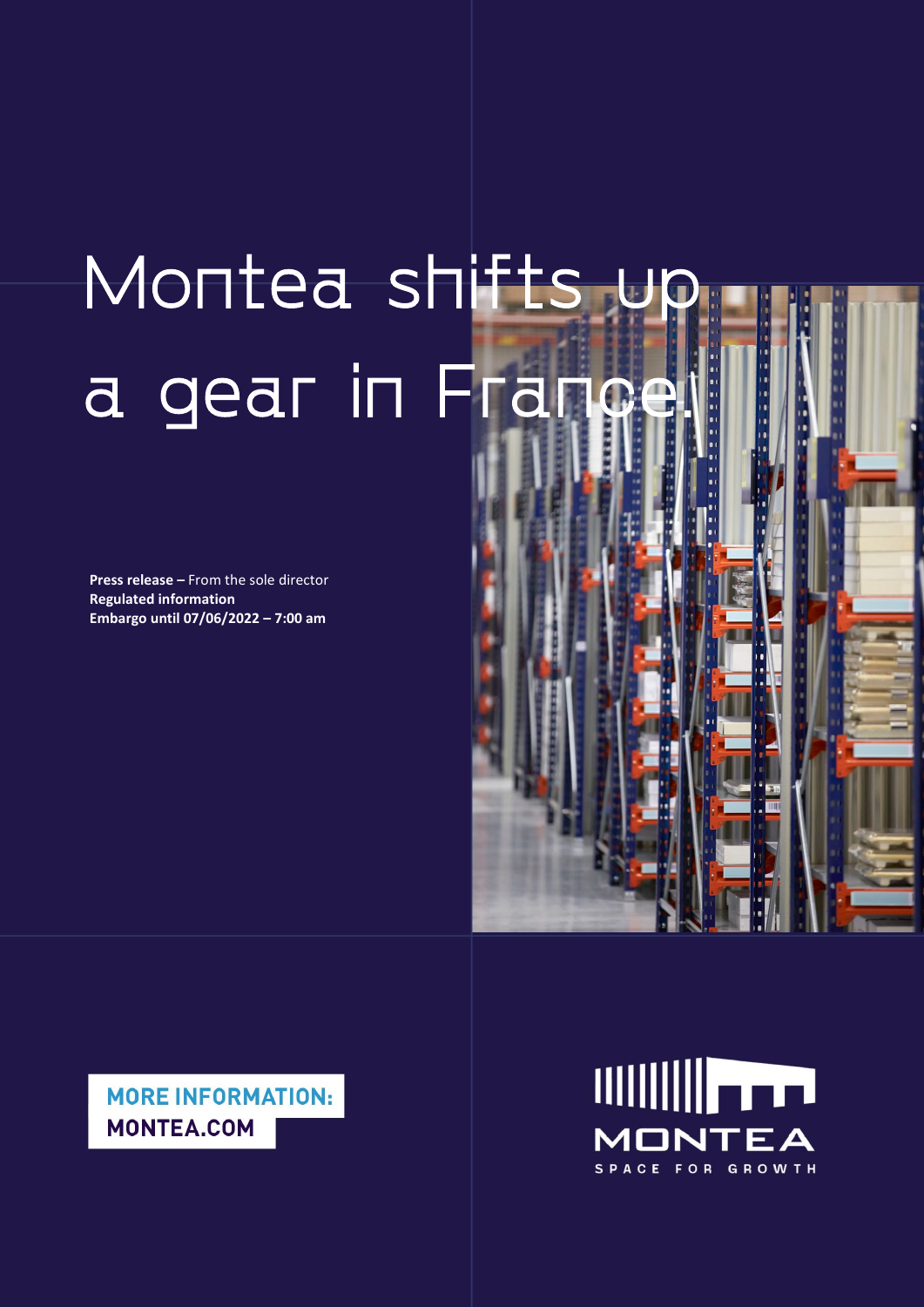### Luc Merigneux starts as Montea's new Country Director France. He will play a crucial role in the proposed Track'24 growth plan.

The portfolio in France accounts for 13% of Montea's total real estate portfolio today. With the appointment of Luc Merigneux, Montea aims to accelerate the growth of the French portfolio significantly.

Luc Merigneux has more than 14 years' experience in the real estate sector. For the past four years he has held the position of Investment Director at Nuveen Real Estate in France with a clear focus on logistics.



The new Country Director France will take up his duties in the Paris office as of today. Together

with the local French Montea team, he will further shape the Track'24 growth plan.

**Jo De Wolf, CEO Montea**: *"Luc Merigneux will be responsible for the qualitative growth of the real estate portfolio in France. Under his leadership we want to grow our French portfolio based on the formula that also made Montea successful in Belgium and the Netherlands. We are thinking primarily of in-house developments and strategic partnerships with established players".*

**Luc Merigneux, Country Director France Montea**: *"I am delighted to join Montea and to have the opportunity to develop the French portfolio. In an increasingly competitive market and faced with the challenges of today's world, I am convinced of the relevance of Montea's model, which will allow us to both achieve our growth objectives and become a privileged partner of French market players."*